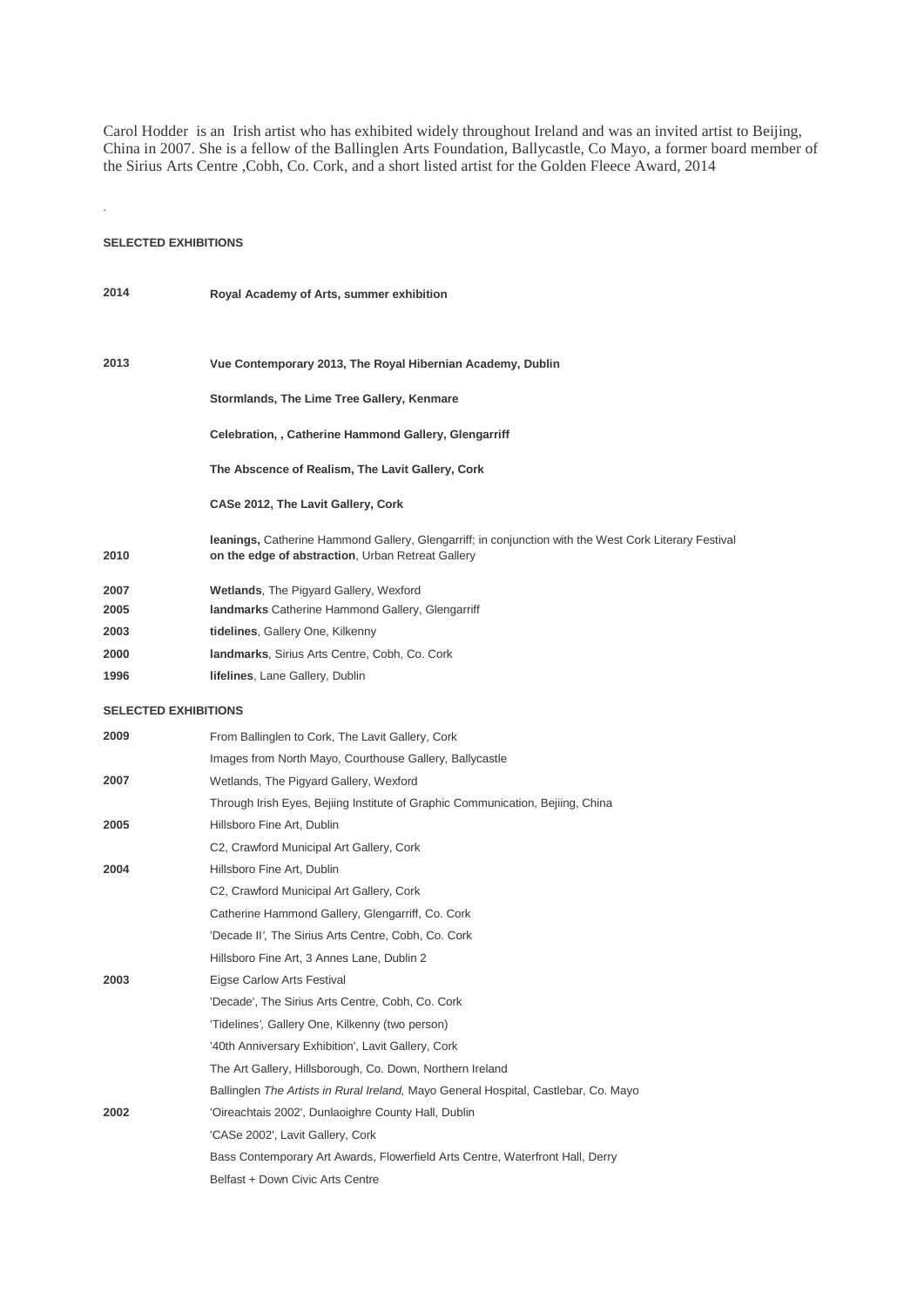|      | Community Art in St. Fin Barre's 2002, Cork                                            |
|------|----------------------------------------------------------------------------------------|
|      | 'Aisling Geal, Clear/Brilliant Vision', Riverbank Arts Centre, Newbridge, Co. Kildare  |
| 2001 | 'Oireachtais 2001', Dunlaoighre County Hall, Dublin                                    |
|      | 'Eigse 2001', Carlow Arts Festival, Carlow                                             |
|      | 'Iontas 2000', National Small Works Exhibition, Sligo, Belfast, and Cork               |
|      | 'Inside Cork', Lavit Gallery, Cork                                                     |
|      | 'CASe 2001', Lavit Gallery, Cork                                                       |
|      | Royal Ulster Academy, Belfast, Northern Ireland                                        |
|      | 'Ballinglen Artists', Lavit Gallery, Cork                                              |
|      | Cill Rialig project, Waterville, Co Kerry                                              |
|      | Caldwell Gallery, Belfast, Northern Ireland                                            |
|      | The Lime Tree, Kenmare, Co Kerry                                                       |
|      | 'Art of Love', Gallery 44, Cork                                                        |
| 2000 | 'COE 2000', Claremorris, Mayo                                                          |
|      | 'Silent Echoes', Kilmallock, Co Cork (3 person)                                        |
|      | 'Iontas 2000', National Small Works Exhibition, Sligo, RHA Dublin, and Belfast         |
| 1999 | 'Coast to Coast', Lavit Gallery, Cork                                                  |
|      | Caldwell Gallery, Belfast                                                              |
|      | Iontas, Sligo, Limerick and Belfast                                                    |
| 1998 | 'Ceramics and Small Sculptures', Lavit Gallery, Cork                                   |
|      | Caldwell Gallery, Belfast                                                              |
|      | Iontas, National Small Works Exhibition                                                |
|      | Sligo, RHA, Dublin and Ormeau Baths, Belfast                                           |
|      | Newtown Connections, Garter Lane, Arts Centre, Wexford                                 |
|      | Cork University Hospital, 20th Anniversary Exhibition                                  |
| 1997 | 'Source to Sea', Lavit Gallery, Cork                                                   |
|      | Caldwell Gallery, Belfast                                                              |
|      | The Antique Print Gallery, Pittsburgh, USA<br>'New Generations', Triskal Gallery, Cork |
|      | Art Trail '97, Proby's, Cork                                                           |
| 1996 | The Dyehouse Gallery, Waterford<br>'Living Art' Liberty Hall, Dublin                   |
|      | Caldwell Gallery, Belfast                                                              |
|      | The Antique Print Gallery, Pittsburgh, USA                                             |
| 1995 | 'Scoip '95' Siamsa Tire, Tralee, Co. Kerry<br>Royal Hiberian Academy, Dublin           |
|      | Iontas, National Small Works Exhibition                                                |
|      | Sligo, Dublin and Ormeau Baths, Belfast                                                |
|      | Royal Ulster Academy, Belfast                                                          |
|      | Spillers Lane Gallery, Clonakilty, Co. Cork                                            |
| 1994 | 'Us Above', Lavit Gallery, Cork                                                        |
|      | 'Uisce', Jameson Gallery, Midleton, Co. Cork                                           |
|      | 'Laid Bare', Wellspring Gallery, Tralee, Co. Kerry                                     |
| 1993 | Royal Hiberian Academy, Dublin                                                         |
|      | Iontas, National Small Works Exhibition, Sligo                                         |
| 1992 | Royal Hiberian Academy, Dublin                                                         |
| 1991 | Royal Hiberian Academy, Dublin                                                         |
|      |                                                                                        |

## **AWARDS/RESIDENCIES**

**<sup>2014</sup>** Shortlisted artist, The Golden Fleece Award